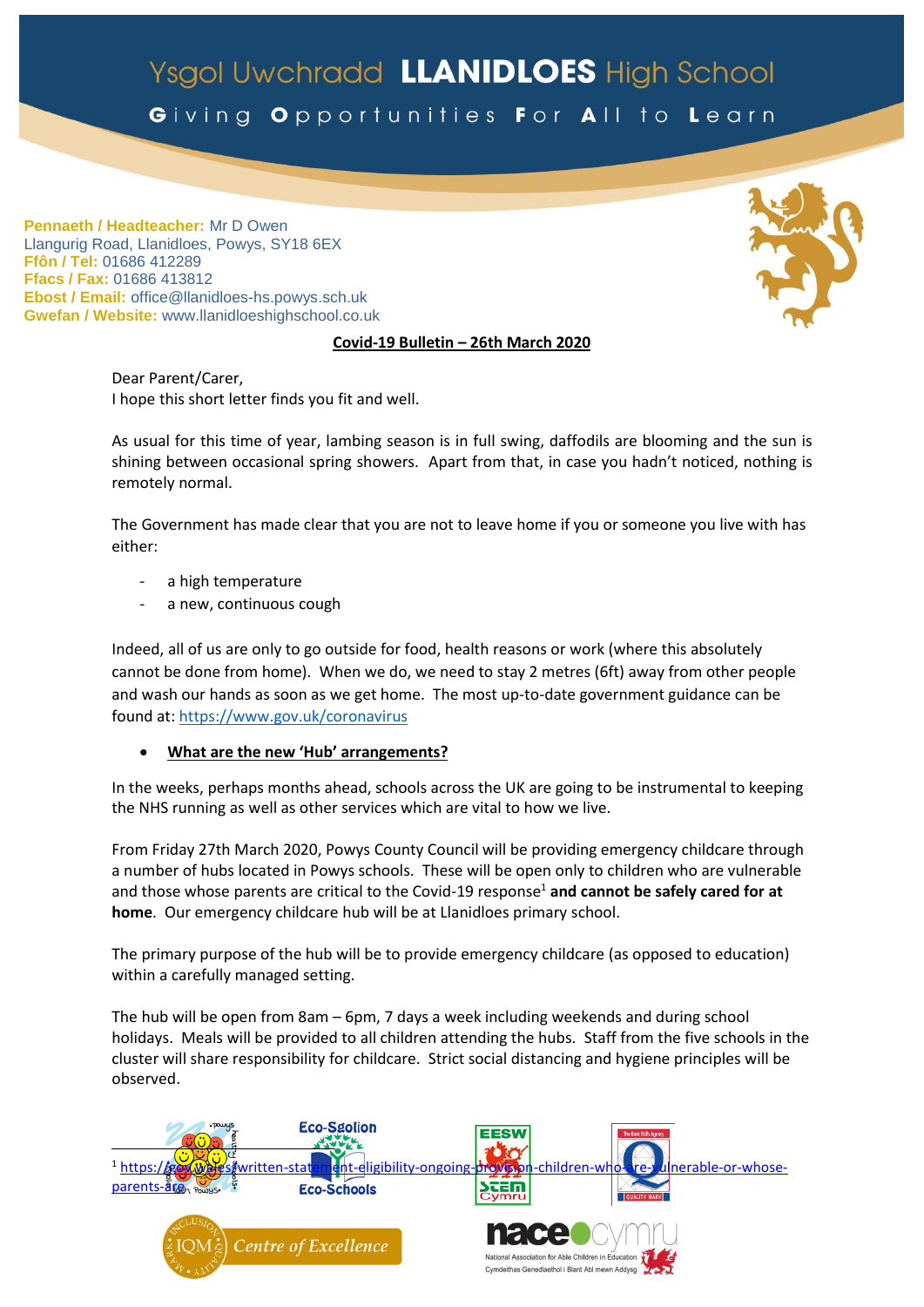However, the most recent scientific advice on how to further limit the spread of COVID-19 remains clear. It is imperative that, as far as possible, we minimise social contact. This means that **if children can stay safely in their home, they should, to limit the chance of the virus spreading**.

The Llanidloes hub will only be open for those children that **absolutely need** to attend. If this is you, then you can contact the LA to book a place using this email address: [Covid19.hubs@powys.gov.uk](mailto:Covid19.hubs@powys.gov.uk)

Further guidance can be found here [https://gov.wales/how-schools-will-work-during-coronavirus](https://gov.wales/how-schools-will-work-during-coronavirus-pandemic)[pandemic](https://gov.wales/how-schools-will-work-during-coronavirus-pandemic)

**Am I allowed to leave my child at home when I go to work?**

**Given the risk to children gathered at a hub, if they can stay safely in their home, they should**. The law doesn't say an age when you can leave a child on their own, but does make clear that a child shouldn't be left alone *'in a manner likely to cause unnecessary suffering or injury to health*'. Use your judgement on how mature your child is before you decide to leave them alone.

It may helpful to note that the National Society for the Prevention of Cruelty to Children (NSPCC) says children under 12 are rarely mature enough to be left alone for a long period of time. Babies, toddlers and very young children should never be left alone.

# **Is there any more news on how grades will be awarded?**

I know many of you, not to mention your children, are waiting with bated breath for a definitive answer to this question. I am sorry to say that the messages coming from Qualifications Wales remain light on detail. Discussions continue with Welsh Government on the best way forward. The most recent announcement has repeated a commitment to 'ensuring fairness for learners', calculating 'grades for GCSE and A level qualifications in 2020 … using a range of evidence'.

Year 11 and Year 13: Mock exams or teacher predictions will not be used in isolation to set grades. Rather, grades for GCSE and A level qualifications in 2020 will be calculated using a range of evidence. They will be based on a 'combination of factors' which *may* include marks for work completed to date, for example AS results for A level grades, and standardised teacher assessment grades. '*Teacher assessment grades will be based on what teachers would expect a learner to achieve at the end of the course. They need to represent a fair, reasonable and carefully considered judgement of the most likely grade that might be achieved in normal circumstances. This is a professional judgement based on the combined assessment information held for that learner and will be a holistic judgement rather than focusing on a single source of evidence like mock examinations*.'

Year 10 and Year 12: Given the clear importance of GCSE, A level and Skills Challenge Certificate results for progress in education, work and life, they have been prioritising these qualifications. They are now '*looking at a variety of options*' for AS Levels due to be taken this summer and for GCSE unit assessments due to be taken by Year 10 learners this summer. They will share more detail on those plans '*as soon as [they] can*.' Whether or not Year 12 students have to sit AS levels before sitting Alevels in 2021 is currently under discussion. They are '*working hard to provide greater clarity, as quickly as possible, and will continue to give regular updates*.'

Practical exams: Since schools are now closed to most students, it is not possible for practical work to be completed. Practical work completed previously by students *could* be part of the assessment information that teachers can take into account in producing their teacher assessment grade for each student. For the latest information on grading, following this link: <https://qualificationswales.org/english/coronavirus---covid-19/frequently-asked-questions/>